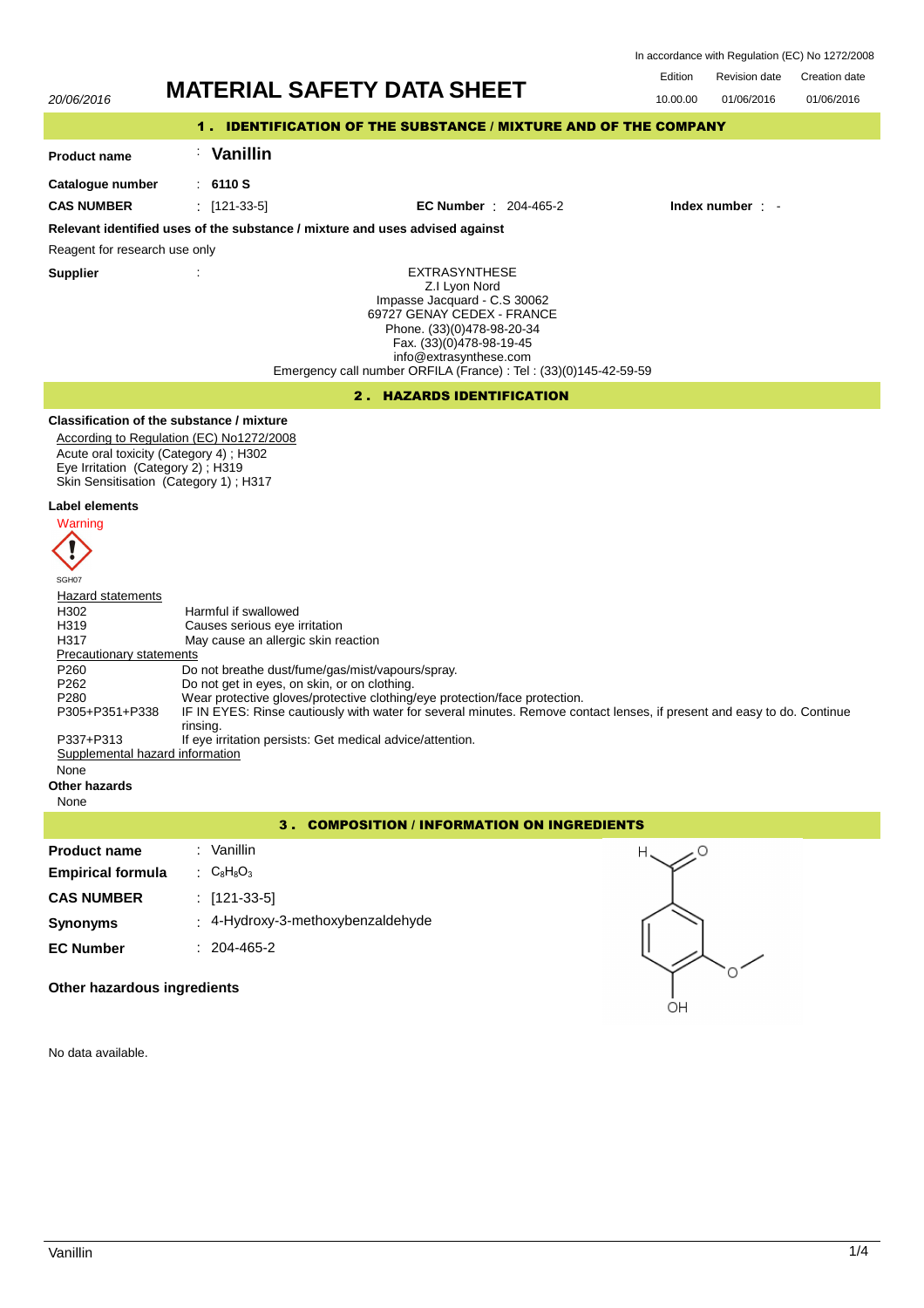#### 4 . FIRST AID MEASURES

#### **Inhalation**

In case of inhalation, move the victim to fresh air. If breathing is difficult, put the victim on oxygen. If breathing stops, carry out artificial respiration.

# **In case of skin contact**

Wash thoroughly with water and soap.

#### **In case of eye contact**

Rinse well with plenty of water for at least 15 minutes.

#### **Ingestion**

Do not make an unconscious person vomit or swallow anything. Rinse the mouth thoroughly with water.

5 . FIRE-FIGHTING MEASURES

#### **Extinguishing media**

Carbon dioxide, dry powder.

#### **Special hazards arising from the substance**

Harmful/toxic vapours, carbon oxides may be released during the fire.

#### **Advise for fire-fighters**

Wear an autonomous breathing apparatus and suitable protection clothing against chemical agents.

#### 6 . ACCIDENTAL RELEASE MEASURES

#### **Personal precautions**

Use personal protective equipment. Evacuate the personnel from the contaminated zone. Ensure adequate ventilation.

#### **Environnemental precautions**

Keeping away from drains, surface and ground waters.

#### **Methods and materials for containment and cleaning up**

Clean up without creating dust and place in adapted and sealed containers for elimination. Wash the contaminated aera with water and soap. Confine washing water and dispose of it complying with the local regulations. After cleaning, quickly eliminate traces of water with a product absorbing liquids (for example : sand, sawdust, universal binder, Kieselguhr).

# 7 . HANDLING AND STORAGE

#### **Precautions for safe handling**

Avoid formation of dust. Avoid contact with skin and eyes. During handling, wear suitable personal protective equipment (see section 8). Follow the normal measures for preventive fire protection.

#### **Specific handling**

No data available.

# **Specific end use(s)**

No data available

#### **Conditions for safe storage, including any incompatibilities**

Store in a cool well-ventilated place. Keep container tightly closed in a dry place away from light.

#### Store at <+8°C

8 . EXPOSURE CONTROL/PERSONAL PROTECTION

#### **Respiratory protection**

Wear imperatively an appropriated mask/respirator, tested and approved by standards such as NIOSH (US) or CEN (EU).

#### **Hand protection**

Handle with protective gloves. The selected gloves have to satisfy the specifications of EU Directive 89/686/EEC and the standard EN 374 derived from it.

#### **Eye protection**

Wear safety glasses.

#### **Skin protection**

Wear suitable protective clothing according to the quantity and the level of activity of the substance at the workplace.

# 9 . PHYSICAL AND CHEMICAL PROPERTIES

#### **Information on basic physical and chemical properties**

| Physical state            | : Powder                                                         |
|---------------------------|------------------------------------------------------------------|
| Color                     | : White                                                          |
| Solubility in             | : Diethylether (Soluble)                                         |
|                           | : Ethyl alcohol (Soluble)                                        |
|                           | : Water $(1q/16 \text{ ml } 80^{\circ} \text{ C}$ (Merck Index)) |
| рH                        | : No data available.                                             |
| Auto-ignition temperature | : No data available.                                             |
| Decomposition temperature | : No data available.                                             |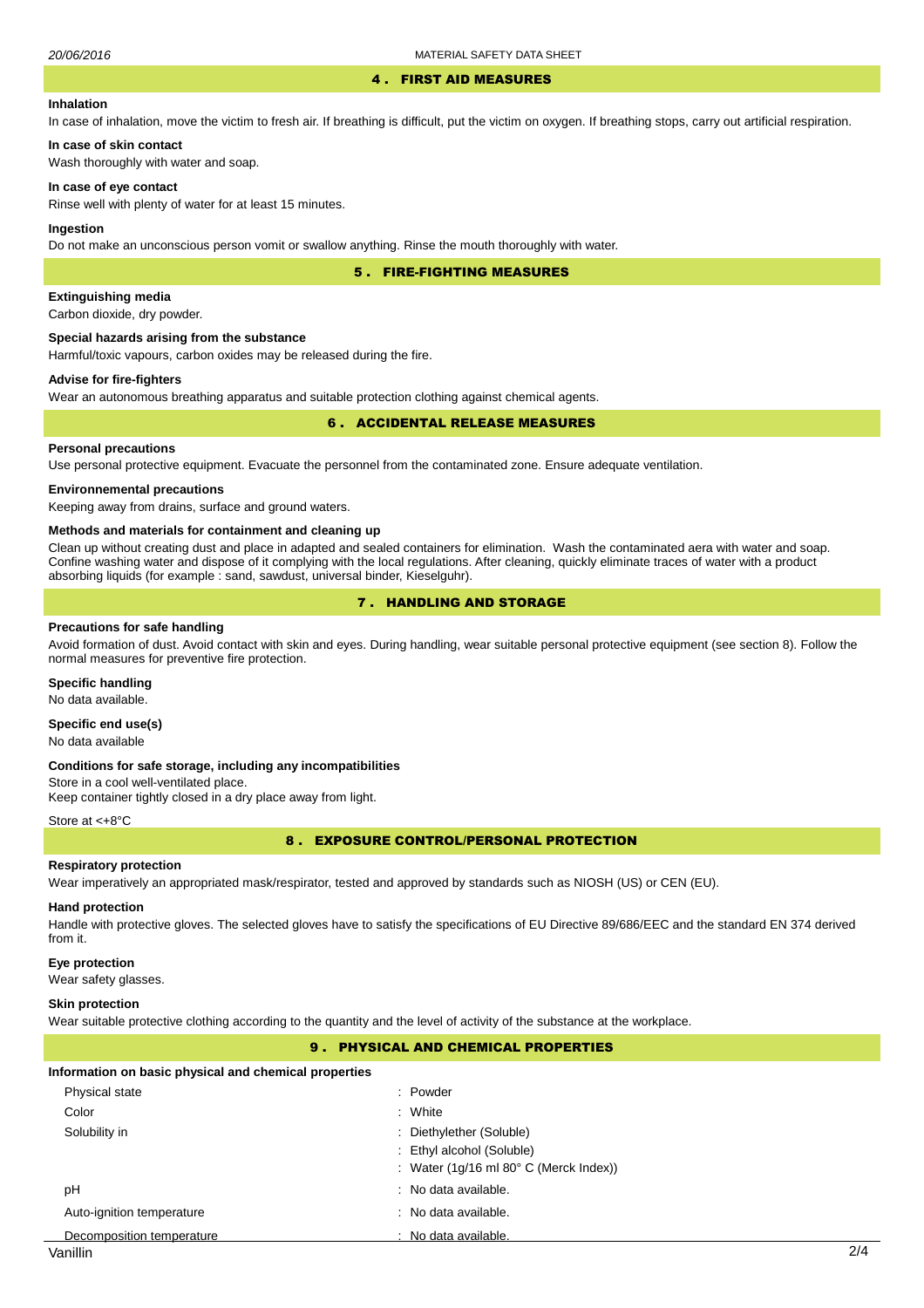20/06/2016 MATERIAL SAFETY DATA SHEET

| Viscosity                              | : No data available. |
|----------------------------------------|----------------------|
| Melting point                          | $: 81-85^{\circ}$ C  |
| Initial boiling point                  | $: 282^{\circ}$ C    |
| Flash point                            | $: 117^{\circ}$ C    |
| Partition coefficient: n-octanol/water | : Log Kow : 1,23     |
|                                        |                      |

# **Other information**

# No data available

#### 10 . STABILITY AND REACTIVITY

**Reactivity**

No data available.

#### **Chemical stability**

Stable under recommanded storage conditions.

#### **Possibility of hazardous reactions**

No hazardous reactions during storage and handling complying with the instructions.

**Conditions to avoid**

No data available.

# **Incompatible materials**

No data available.

#### **Hazardous decomposition products**

No hazardous decomposition products if the instructions for handling and storage are respected. During high overheating of the substance or during a fire, hazardous decomposition products may be produced.

# 11 . TOXICOLOGICAL INFORMATION

#### **Acute oral toxicity**

Rat, Dose : 1580 mg/kg Result : LD50, (RTECS),

# **Acute dermal toxicity**

No data available.

#### **Acute inhalation toxicity**

No data available.

#### **Skin Corrosion**

No data available.

#### **Skin Irritation**

No data available.

#### **Serious Eye Damage**

No data available.

### **Eye Irritation**

No data available.

#### **Respiratory Sensitisation**

No data available.

#### **Skin Sensitisation**

No data available.

### **Germ Cell Mutagenicity**

No data available.

#### **Carcinogenictiy**

No data available.

### **Reproductive Toxicity**

No data available.

# **Specific Target Organ Toxicity - Single Exposure**

No data available.

#### **Specific Target Organ Toxicity - Repeated Exposure**

No data available.

# **Aspiration Hazard**

No data available.